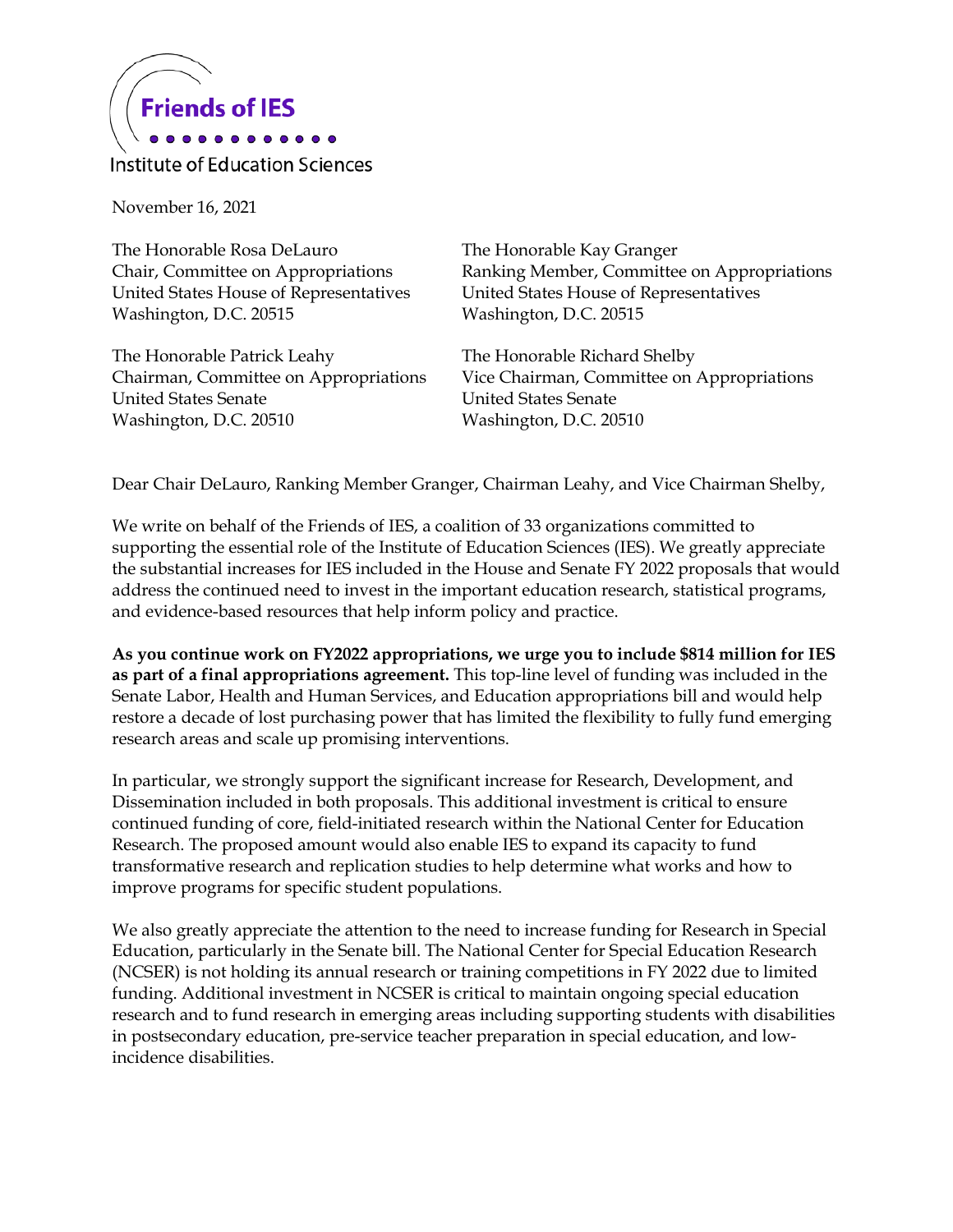We also are pleased to see additional funding in the House bill for the National Center for Education Statistics (NCES), which plays an essential role in collecting and disseminating highquality, independent, and trustworthy data fundamental to understanding educational outcomes. As COVID-19 brought on significant disruptions in education over the past 18 months, NCES administrative data collections and longitudinal surveys are even more important for gauging the long-term effects of the pandemic on students, the education workforce, and school systems.

We value the increases in both proposals for the Regional Educational Laboratories (RELs), which serve as key partners with states and districts to build evidence-based strategies that support academic and socioemotional outcomes. Additional funding for the RELs could enhance ongoing efforts to bring promising practices to scale.

In addition to our appreciation for the proposed increases for these key programs within IES, we strongly endorse the Senate proposal to shift program administration funds for IES activities from the overall Department of Education to a new dedicated line within IES. Over the past decade, staff levels at IES have decreased by 15 percent, leading to overall challenges in the execution of key research, statistical, and evaluation activities. Providing IES the additional flexibility and resources to hire staff would allow the agency to more effectively carry out its mission.

We are concerned about the impact that a level-funded continuing resolution would have in further constraining the ability of IES to scale up evidence-based programs, fund research areas on pressing needs in education, and leverage the role of research-practice partnerships in connecting research findings with practitioner needs. We strongly encourage Congress to finish its work on FY 2022 appropriations by the end of this year.

We urge Congress to include \$814 million for IES in a final FY 2022 package. This significant increase in investment in IES is necessary to inform the development of tools and resources to support the success of our nation's students, teachers, and education leaders.

Sincerely,

American Educational Research Association American Psychological Association American Sociological Association American Statistical Association Association of American Universities Association of Population Centers Carnegie Mellon University Consortium of Social Science Associations Council for Exceptional Children Council for Exceptional Children, Division for Research Council of Administrators of Special Education